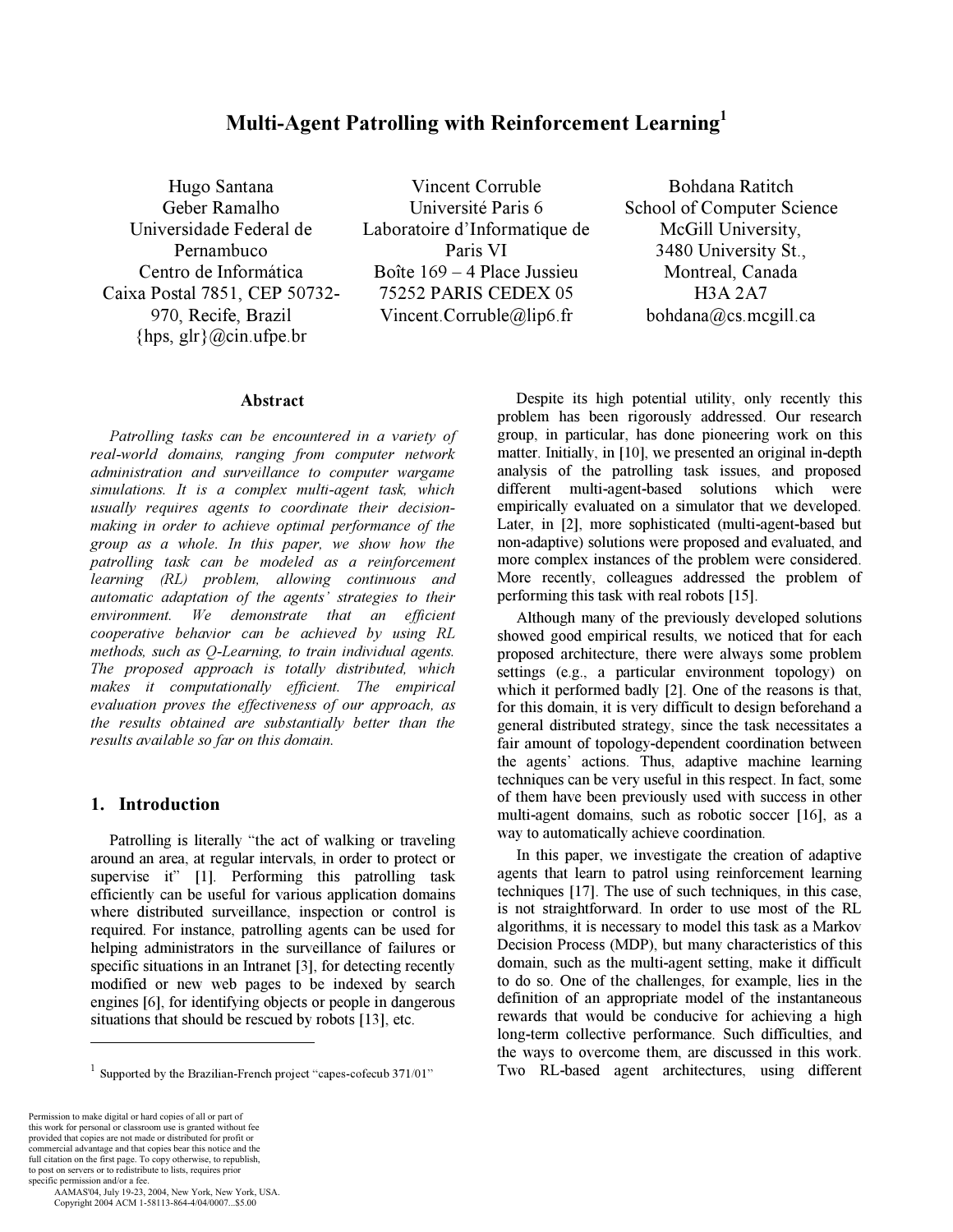communication schemes, are proposed, implemented, empirically evaluated and compared to non-adaptive architectures from our previous work. The optimality of these solutions is also analytically studied.

The remainder of this paper is structured as follows: Section 2 defines our task and revises previous work. Section 3 summarizes the reinforcement learning concepts. Section 4 presents a model of this task as a RL problem. Section 5 shows the experimental results, and Section 6 provides our conclusions and future work.

# 2. The Patrolling Task

In order to obtain a more general, yet precise, definition of the patrolling task, we adopted a more abstract representation of the terrain being patrolled: a graph, where the nodes represent specific locations and the edges represent possible paths, as shown in Fig. 2. This abstract representation can be easily mapped to many different domains, from terrains and maps to computer networks, for instance. Given a graph, the patrolling task studied in the remainder of this paper consists in continuously visiting its nodes.

Intuitively, a good patrolling strategy is the one that, for each node, minimizes the time lag between two visits to the same node. However, to be more precise, our previous work suggests some evaluation criteria for patrolling strategies, using the notion of idleness [10]. Considering that a cycle is a single simulation step, the instantaneous node idleness for a node  $n$  at a cycle  $t$  is the number of cycles elapsed since the last visit before  $t$ (number of cycles  $n$  remained unvisited). The instantaneous graph idleness is the average instantaneous idleness over all nodes in a given cycle. Considering longterm performance criteria, the average idleness is the mean of the instantaneous graph idleness over a t-cycle simulation. In the same context, another measure is the worst idleness: the highest value of the instantaneous node idleness encountered during the simulation.

With reasonable strategies, performance with respect to these measures tends to improve as the number of agents grows. However, the lack of appropriate coordination may diminish the improvement expected from insertion of new agents. In order to assess coordination quality, we can measure the individual contribution of each agent by normalizing these criteria:

 $number$  of nodes normalized \_value = absolute \_value ×  $\frac{number\_of\_agents}{number\_of\_nodes}$  (1)<br> **2.1. Overview of Previous Work**<br>
Our first work on this task considered the problem of

## 2.1. Overview of Previous Work

\_\_ Our first work on this task considered the problem of patrolling in non-weighted graphs (distance between adjacent nodes is one) [10]. The implemented solutions

Permission to make digital or hard copies of all or part of this work for personal or classroom use is granted without fee provided that copies are not made or distributed for profit or commercial advantage and that copies bear this notice and the full citation on the first page. To copy otherwise, to republish, to post on servers or to redistribute to lists, requires prior specific permission and/or a fee.

 AAMAS'04, July 19-23, 2004, New York, New York, USA. Copyright 2004 ACM 1-58113-864-4/04/0007...\$5.00

were simple, but covered several multi-agent architectures with varying parameters such as agent communication (allowed vs. forbidden), coordination scheme (central and explicit vs. emergent), agent perception (local vs. global), etc. Then, we considered the real distances between nodes, representing them as weights on the edges of the graph [2]. With this representation, we explored more sophisticated (non-adaptive) solutions that employed several heuristics based on node idleness values and path lengths, combined with negotiation mechanisms [11]. These studies improved the previous results, and we use them in this work as a baseline for evaluating our adaptive agents in Section 5. Recently, [15] addressed the problem of patrolling with robots, and challenges inherent to the complexity of the real world, such as the necessity for robots to recharge, were dealt with.

One of the lessons learned from these work is that the solutions were too sensitive to variations on problem settings [2]. This conclusion led us to look for machine learning techniques, such as reinforcement learning, in an attempt to build a more general solution. In the next section, we review the theory of reinforcement learning, and the current efforts on its use in other cooperative multi-agent domains.

# 3. Reinforcement Learning

Reinforcement learning is often characterized as the problem of "learning what to do (how to map situations to actions) so as to maximize a numerical reward signal" [17]. This framework is mostly defined over the theory of Markov Decision Processes (MDP), which we briefly review in the following sections.

## 3.1. Markov Decision Processes

Consider an agent that sequentially makes decisions in an environment. At each step, this agent chooses an *action* from a finite set  $A$ , based on a *state* signal from the environment. This state comes from a finite set S, and summarizes the present and past sensations in a way that all relevant information is retained [17]. The process' dynamics is described by two components: the state transition probability distribution, P, and the expected immediate reward function, R. Both of them are defined on triples  $\leq s, a, s'$ , where s is the current state, a is the agent's action and s' is the next state. Both functions are assumed to satisfy the Markov property. In summary, a finite Markov Decision Process, is specified by a tuple  $\leq S$ , A, P, R $\geq$ , of the elements defined before. In this formalism, the agent acts according to some policy  $\pi(s,a)$ , representing the probability of choosing action  $a \in A$  at state s  $\in S$ . The main goal is to maximize a long-term performance criterion, called return, which is often defined as a sum of the discounted rewards. The agent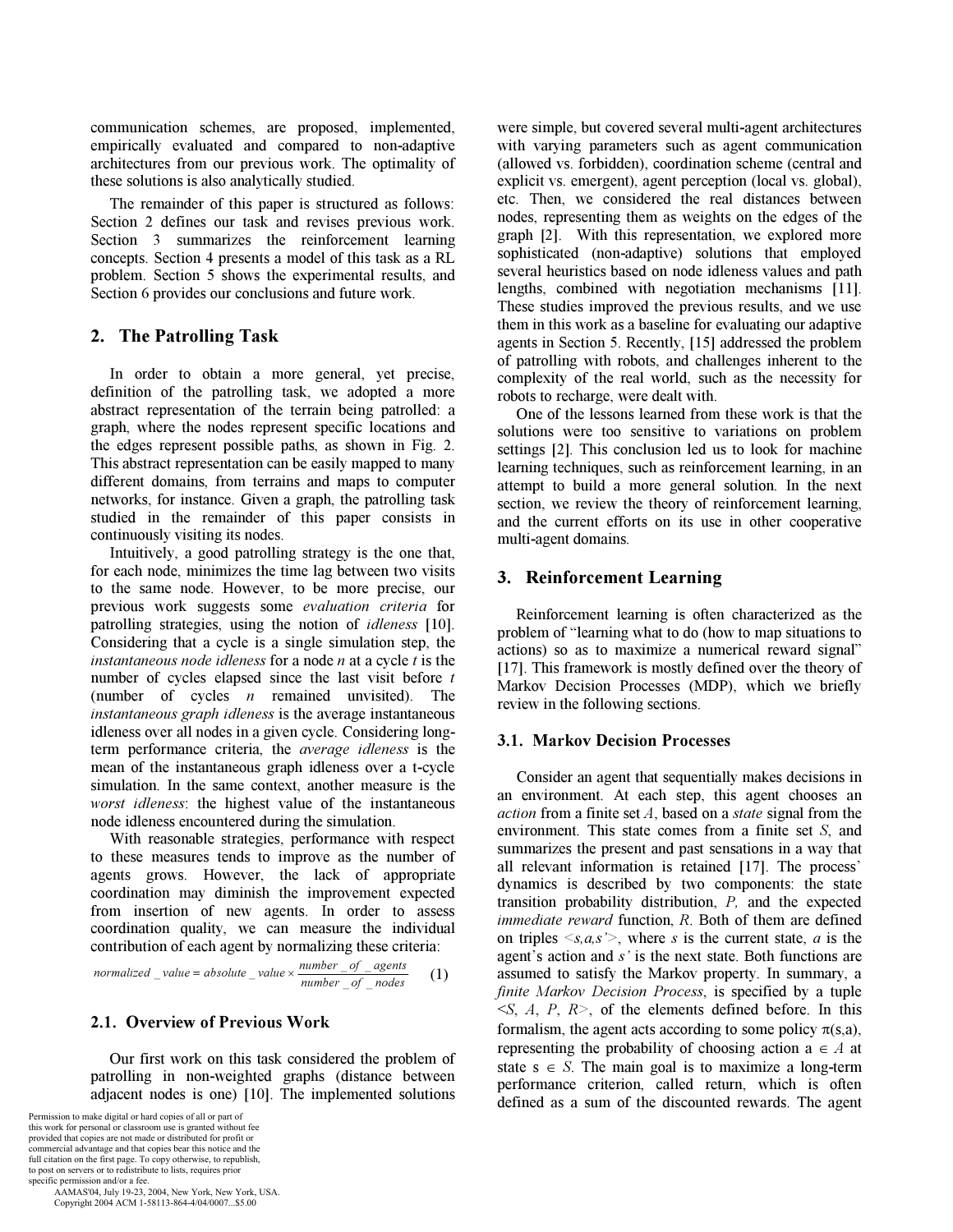then tries to learn an *optimal policy*  $\pi^*$ , which maximizes the expected return, called the value function,  $V^{\pi}(s)$ , as shown in (2), over the set of all possible policies:

$$
V^{\pi}(s) = E_{\pi} \left\{ \sum_{k=0}^{\infty} \gamma^{k} \cdot r_{t+k+1} \mid s_{t} = s \right\},
$$
 (2)

where  $\gamma$  is a *discount factor*  $0 \leq \gamma \leq 1$ , and  $r_t$  is the immediate reward received at step t.

Similarly, we can define the action-value function,  $Q^{\pi}(s, a)$ , as the expected return when starting from state s, performing action a, and then following  $\pi$  thereafter. If one can learn the optimal action-value function  $Q^*(s, a)$ , an optimal policy can be constructed greedily: for each state s, the best action  $a$  is the one that maximizes  $O$ .

#### 3.2. Q-Learning

Q-Learning [17] is a traditional RL algorithm for solving MDPs. Skipping technical details, it consists in iteratively computing the values for state-action pairs, online, using the following update rule:

 $Q(s,a) \leftarrow Q(s,a) + \alpha[r+\gamma \cdot V(s') - Q(s,a)]$  (3) where  $V(s') = max_a Q(s', a)$ , and  $\alpha$  is a learning rate.

This algorithm is guaranteed to converge to the optimal Q function in the limit, under the standard stochastic approximation conditions. Note that a priori knowledge about the process' dynamics is not necessary.

#### **3.3. Semi-Markov Decision Processes** 3.3. Semi-Markov Decision Processes

Conventional MDPs do not involve temporal abstraction or temporally extended actions [18]: the unitary action taken at time  $t$  affects only the state and reward at time  $t+1$ . Semi-Markov Decision Processes (SMDPs) can be seen as a more general version of the MDP formalism, where actions may take variable amount of time. There are extensions of MDP algorithms, such as Q-Learning, which can also solve SMDPs in tractable time. SMDPs are more suitable for modeling our patrolling task, as will be shown on next sections.

### 3.4. Cooperative Multi-Agent Reinforcement Learning

As the MDP theory only deals with the single-agent case, one can try to consider the whole multi-agent system as a centralized single-agent, but this solution is intractable as it has an exponentially large number of actions. In contrast to this approach, many solutions use RL agents as independent learners [11], however, having no guarantees of achieving a satisfactory global behavior. The issue of creating cooperative agents that learn to coordinate their actions through RL has been studied in the current literature [5][9][7][19]. Although the problem

Permission to make digital or hard copies of all or part of this work for personal or classroom use is granted without fee provided that copies are not made or distributed for profit or commercial advantage and that copies bear this notice and the full citation on the first page. To copy otherwise, to republish, to post on servers or to redistribute to lists, requires prior specific permission and/or a fee.

 AAMAS'04, July 19-23, 2004, New York, New York, USA. Copyright 2004 ACM 1-58113-864-4/04/0007...\$5.00

of finding a globally optimal solution for a cooperative group of agents with partial information is known to be intractable in theory [4], many proposed approaches have achieved good results in practice.

The main difficulty is that, when a group of agents is solving a common task in a distributed manner, if each agent tries to optimize its own rewards, this does not necessarily leads to a globally optimal solution. In this context, [19] investigates the design of a more collective intelligence through the use of different utility functions. In the *Wonderful Life Utility* (WLU), the agents optimize a private utility that is aligned with the global utility. In other words, the utility functions for each agent assure that they do not work in cross-purposes. This approach was implemented in the past for some tasks by including penalties when more than one agent competed for the same reward. This utility has been compared to others, such as the *selfish utility* (SU), where each agent tries to maximize its own utility, and to the *team game utility* (TG), where the global performance is given to each agent as a reward. The TG seems to suffer from very poor learnability, as each agent's actions contribute little individually to the global reward/penalty received.

From the communication point of view, distributed RL approaches can be classified into three major groups, according to the information available to each agent [11]. In Black-Box systems, the agents do not know about the actions of other agents, the effect of which is perceived as part of the environmental stochasticity. In White-Box systems, also known as joint action learners, each agent knows about the actions of all other agents. Finally, in Gray-Box systems, agents can communicate their actions, or their intentions for future actions. In this paper, we consider Black-Box and Gray-Box architectures, with the latter exhibiting a superior performance.

## 4. Patrolling Passe as a Premise coment.<br>Learning Problem Learning Problem

Some characteristics of this task can cause a huge impact on the difficulty of building the MDP model. Because of this, we discuss our model incrementally, from simpler to more complex instances. While we discuss it, we introduce the main aspects of our approach.

#### 4.1. The Simplest Single-Agent Case

Consider a simplified patrolling task, in which there is only a single-agent, and the terrain abstraction consists of a graph without weights (unitary distance between nodes). For this task to be considered an MDP, it is necessary to define the tuple  $\leq S$ , A, P, R $>$ , as stated in section 3.1.

A natural design for the action space  $A$  is a set of actions that let the agent navigate between adjacent nodes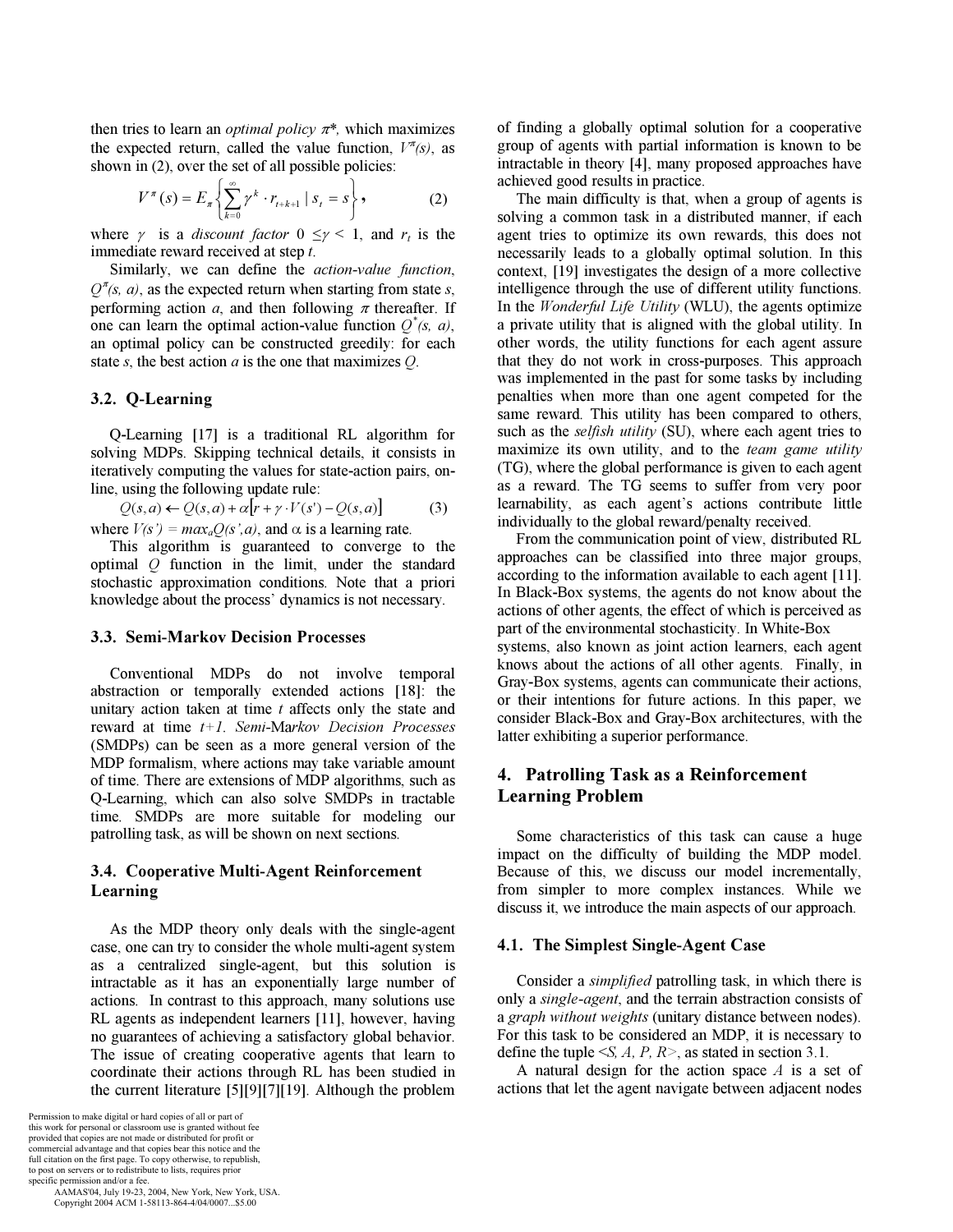in the graph. In other words, with one action, the agent can traverse one edge on the terrain abstraction.

Although it is not necessary to define  $P$  for a modelfree algorithm like Q-Learning, the state transition probabilities can be easily obtained, as with a single agent our environment is completely deterministic.

To properly define a reward function, R, we should take into account the evaluation criteria that we would like to optimize. The agents created in this work were designed to optimize a single criterion: the average idleness criterion, which turned out to be very natural for the RL setting. Being  $I(t)$  the instantaneous idleness at cycle  $t$ , then, the average idleness,  $M(T)$ , after a T-cycle simulation, is represented as follows:

$$
M(T) = \frac{\sum_{t=0}^{T} I(t)}{T}
$$
 (4)

Let us denote by  $Pos(t)$  the node visited by the agent at cycle t and by  $\Phi(\text{Pos}(t),t)$  the idleness of this node at cycle t. Considering that the idleness of each of the  $n$  nodes increases by one at each cycle of the simulation (if the node is not visited), the agent can easily calculate the value of  $I(t)$  with the following recurrence relation:

$$
I(0) = Initial Idleness ;
$$
  
\n
$$
I(t) = I(t-1) + \frac{n - \Phi(Pos(t), t)}{n}
$$
 (5)

From equation (4), it can be seen that if the sum of the instantaneous idleness is minimized, consequently, the average idleness is also minimized. A plausible reinforcement (actually, a punishment), would be the instantaneous idleness of the graph  $I(t)$  after each agent's action, calculated using (5). Then, if the return is defined by a sum of discounted rewards, such a model would not be optimal (as equation 4 is not discounted over time), but would yield an approximation. Actually, to seek for optimal performance with this reward function, we should consider RL methods that optimize the value function relative to the average expected reward per-time-step, such as R-Learning [17]. However, we do not deal with such methods in this paper, for two main reasons. First, their use would not be a reasonable starting point for our task, as there is still very little experience with these methods in the community. Second, although using  $I(t)$  as a reward function is useful enough for the single-agent case, it makes a huge assumption that would make it difficult to generalize to the multi-agent case. Namely, it assumes that the agent has a complete model of the whole environment (it encapsulates the model of the idleness of the whole graph). In the single-agent case, this works, because the environment is only modified by the agent itself. In the multi-agent case, communication between the agents or with a central information point would be necessary to form such a reward signal. We show now how a more general reward function can be obtained.

Permission to make digital or hard copies of all or part of this work for personal or classroom use is granted without fee provided that copies are not made or distributed for profit or commercial advantage and that copies bear this notice and the full citation on the first page. To copy otherwise, to republish, to post on servers or to redistribute to lists, requires prior specific permission and/or a fee.

 AAMAS'04, July 19-23, 2004, New York, New York, USA. Copyright 2004 ACM 1-58113-864-4/04/0007...\$5.00

Expanding Eq. (5), and considering that InitialIdleness is zero, a closed-form expression can be given by:

$$
I(t) = \frac{(t \times n) - \sum_{i=0}^{t} \Phi(Pos(i), i)}{n}
$$
 (6)

Substituting (6) in (4),  $M(T)$  is given by:

$$
M(T) = \frac{\frac{n \times (T + T^2)}{2} - \sum_{i=0}^{T} ((T - i) \times \Phi(Pos(i), i))}{n \times T}
$$
 (7)

In Eq. (7), we notice that the only term that depends on the agent's policy is:

$$
\sum_{i=0}^{T} \big( (T - i) \times \Phi(Pos(i), i) \big) \tag{8}
$$

Thus, if the agent can learn a policy that maximizes (8), such policy is optimal for the average idleness criterion. If we use the function  $\Phi(Pos(t),t)$  as a reward function, the policy learned by Q-Learning would be the one that maximizes the sum of the discounted rewards:

$$
\sum_{i=0}^{T} \left( \gamma^{i} \times \Phi(Pos(i), i) \right) \tag{9}
$$

The difference between (8) and (9) is that (8) is discounted over an arithmetic progression, while (9) is discounted over a geometric progression. By using an appropriate value for  $\gamma$ , we can approximate (8), achieving a policy that is optimal in many cases. Furthermore, this reward function is entirely local, depending only on the idleness of the node currently being visited by the agent, and it does not need to assume anything about the rest of the environment.

At first sight, it could seem contradictory to minimize the average idleness of the graph by maximizing the idleness values of the visited nodes. But intuitively it means that, if the agent's reward is the idleness of the node that it visits, it will try to visit the nodes with highest idleness, thus, decreasing the global idleness, as shown.

Having defined  $A$ ,  $P$  and  $R$ , we are left with the definition of the state space  $S$  to obtain a complete MDP model. We would like our state representation to be such that the resulting model has the Markov property, so that the choice of the best next node to visit could be made only based on the current state and independently of the whole history of positions of the agent. Past positions are important for future decisions only in that they impact the idleness of the nodes on the graph. Thus the state of the environment can be fully captured, with the Markov assumption, by the current position of the agent and the idleness (the number of cycles) of each node on the map. However, as the idleness values are not bounded, this state space is not finite. One possible solution is to group idleness values into a finite set of values, but that would still lead to a great number of states. If  $k$  is the number of considered levels and  $n$  is the number of nodes in the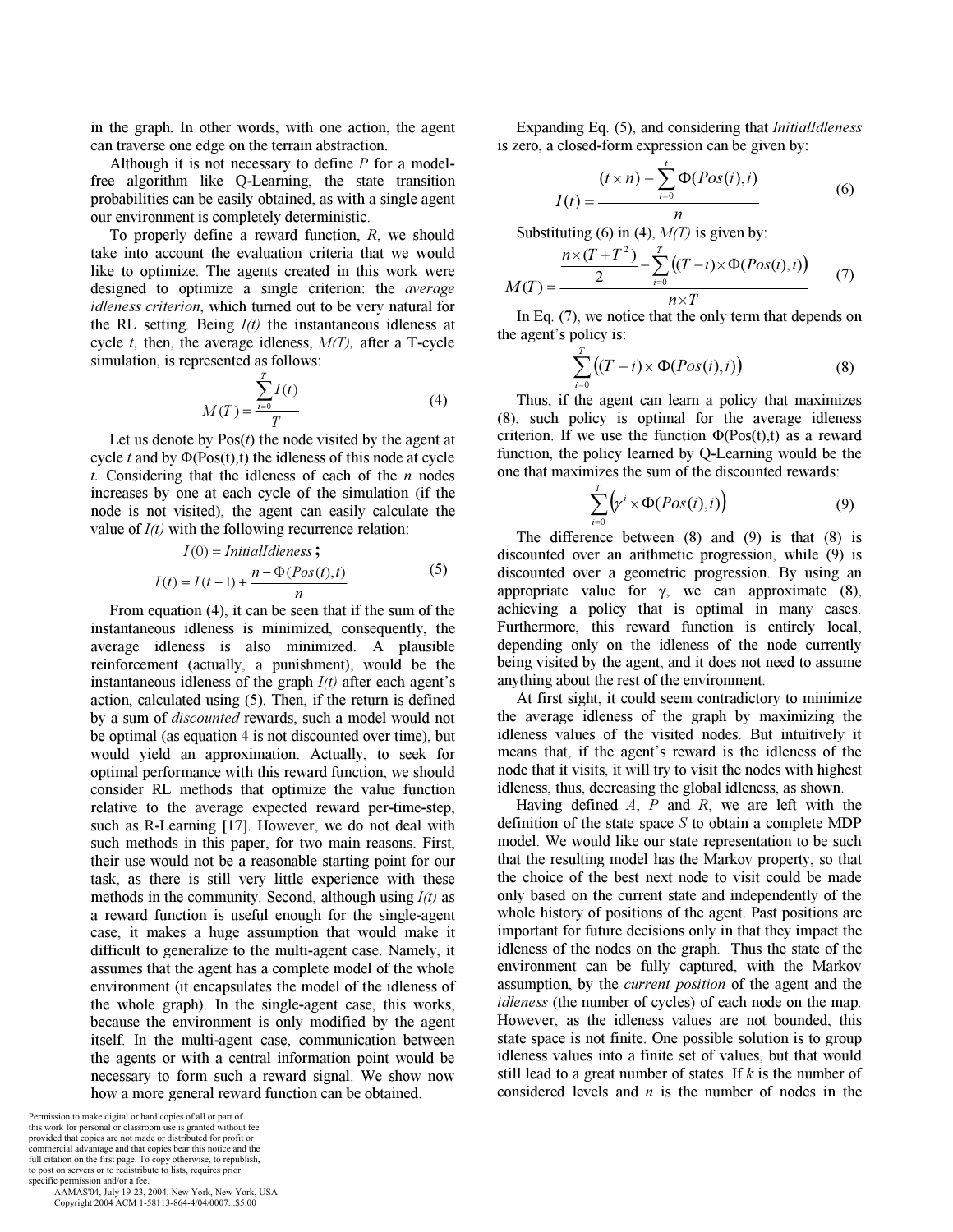graph, there are  $n \times k^n$  possible states, which grows exponentially in the number of nodes. This issue becomes even more problematic with real-valued distances between nodes. We discuss it in the next sections.

#### 4.2. Considering the Real Distance

In the formulation of the patrolling task, as presented in the previous section, we considered that every edge on the graph had a length of one. Intuitively, the problem with the case where edges may have arbitrary lengths is that, if the agent is trying to maximize rewards over time, it should avoid actions taking longer time intervals, since during such periods it does not receive any rewards (the idleness of the graph only grows).

The following example illustrates the problem: Consider the nodes A, B and C in Fig. 1. Suppose that an agent is at 1 and has to decide between the path (A, B, C) (non dotted) or the path (A, C, B) (dotted), considering the utility of each path as the return estimated using Q-Learning, for example. Using the last reward function defined in section 4.1, considering that all idleness values were zero initially, and  $\gamma = 0.8$ , we would have: Reward (A,B,C) =  $0 + \gamma \cdot 6 + \gamma^2 \cdot 12 = 12.5$ , and Reward  $(A, C, B) = 0 + \gamma \cdot 10 + \gamma^2 \cdot 16 = 18.2$ . The agent would, though, choose the path (A, C, B), but if we use equation (7) to calculate the average idleness (considering that the function  $\Phi$  is zero while on an edge), we see that the path (A, B, C) is actually better. In fact, this path takes only 12 cycles to be executed, while the dotted one takes 16, and the agent does not take this into account.



#### Fig. 1. Weighted graph for patrolling. Agent (at A) has to choose path (A,B,C) or (A,C,B)

Fortunately, the Semi-Markov Decision Process formalism [18] already deals with this issue. By using a discrete-time finite SMDP, the γ factor can be discounted over all time steps, instead of being discounted only at the times of the actions' final outcomes. In this case, for our previous example, the new value function, calculated using equation (2), would be: Reward( $A,B,C$ ) = 0 +  $\gamma^6 \cdot 6 + \gamma^{12} \cdot 12 = 2.4$ , and Reward(A,C,B) =  $0 + \gamma^{10} \cdot 10 +$  $\gamma^{16} \cdot 16 = 1.52$ , thus yielding a correct policy.

Permission to make digital or hard copies of all or part of this work for personal or classroom use is granted without fee provided that copies are not made or distributed for profit or commercial advantage and that copies bear this notice and the full citation on the first page. To copy otherwise, to republish, to post on servers or to redistribute to lists, requires prior specific permission and/or a fee.

 AAMAS'04, July 19-23, 2004, New York, New York, USA. Copyright 2004 ACM 1-58113-864-4/04/0007...\$5.00

If the function  $\Phi(Pos(t), t)$  is redefined to be the idleness of the visited node at time  $t$ , if the agent visited any node, and zero otherwise, all equations defined in section 4.1 remain unchanged, and the model developed earlier naturally generalizes to weighted graphs.

#### 4.3. The Multi-Agent Case

Our approach for extending the model presented in the previous sections to the multi-agent case is based on the concept of independent learners [11]: we try to solve our global (collective) optimization problem by solving local (individual) optimization ones. In the rest of this section, we describe how this can be done.

The action set,  $A$ , can remain the same as in the singleagent case. However, there are some problems regarding the rest of the items.

By the same arguments that showed that an optimal policy with respect to the average idleness criterion is the one that maximizes equation (8), we can generalize this result to the multi-agent case: if  $G$  is the number of agents and  $Pos_i(t)$  is a function that tells the position (node) of a specific agent j,  $1 \le j \le G$ , we want now to maximize:

$$
\sum_{j=1}^{G} \left( \sum_{i=0}^{T} \left( (T-i) \times \Phi(Pos_j(i), i) \right) \right) \tag{10}
$$

Let us consider that each agent of the group uses the same reward function as in the single-agent case:  $\Phi(Pos_i(t),t)$ , that is, the idleness of the nodes they visit. Consequently, each of them will try to independently maximize an internal summation from (10), in the same way as shown in section 4.1.

However, as the value of  $\Phi$ , for any node, can be affected potentially by the policy of any agent  $j$ , this approach is selfish (each agent will do no effort to help the other agents to maximize theirs rewards) and even that we had a Markovian representation for each agent, it would not guarantee a globally optimal solution. Recalling from section 3.4, this result is equivalent to the selfish utility. We can also adapt this reward model with the concept of *wonderful life utility* in the same way as [8], by giving penalties when agents compete for idleness (rewards) on the same node.

Although the model presented in this section has no guarantees of global optimality, it is perfectly well-suited for a distributed implementation: the only feedback that each agent receives is the idleness of the node currently being visited. This reward is completely local, and can be implemented by a very simple scheme of flag communication: for every node that the agent visits, it places a flag containing the number of the cycle that it has been there, and this flag can be seen by other agents.

Analyzing now the state space  $S$ , as the single-agent case was already intractable, the same can be said for the multi-agent case. With that in mind, we decided to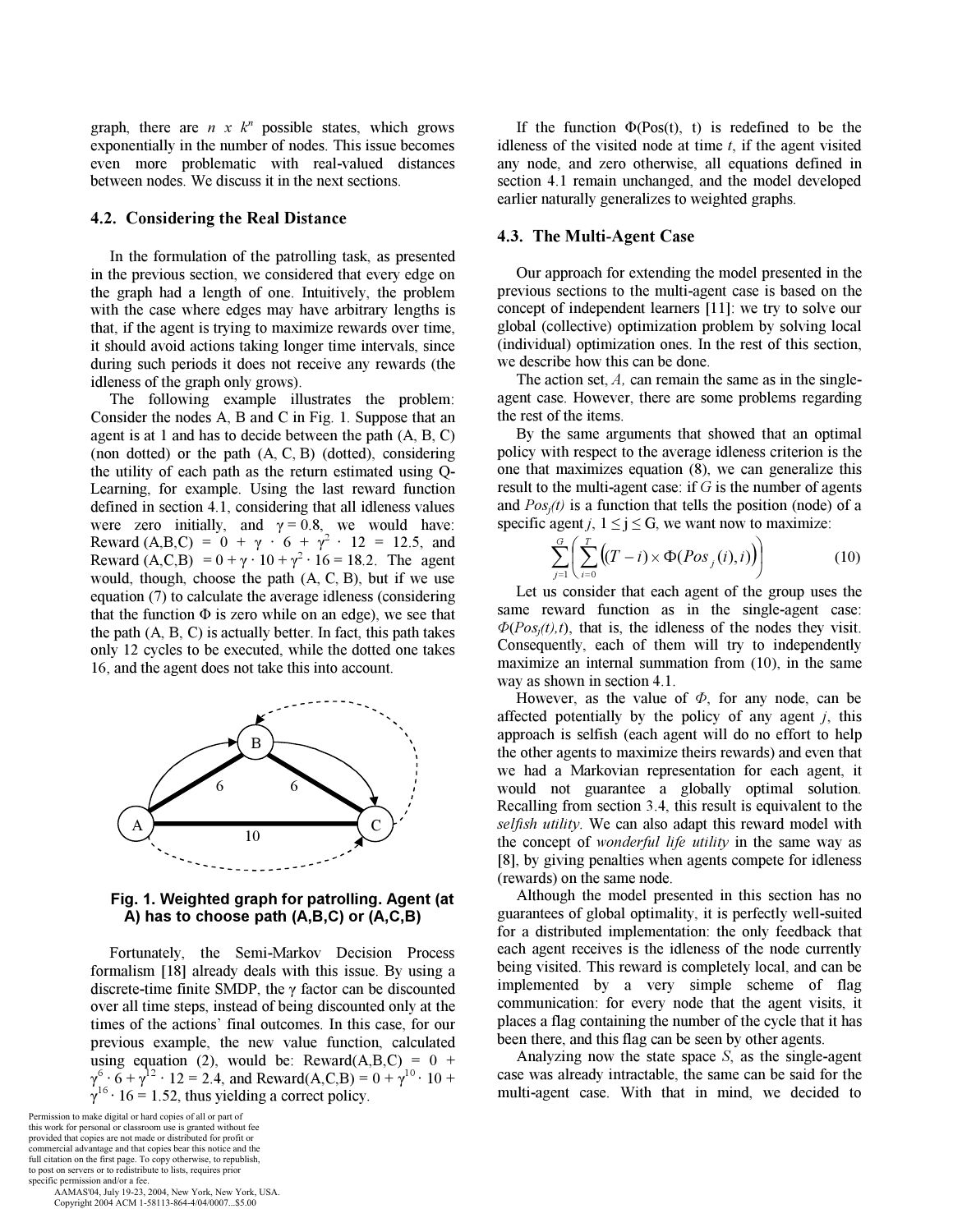represent partial information on the state of our agents. In particular, we represent a few characteristics of its surroundings, analyzing empirically the effect of each new characteristic added to the state vector, as will be detailed later. Although this is a simplification, it has some advantages. First, this formulation is cheaper in terms of computational complexity. Second, it is more realistic than the one proposed to the single-agent case, in which the agent needs to have access to the state of the whole world, which is not possible in most practical instances of patrolling. Third, it is well-suited for a distributed implementation, since each agent can only observe its immediate surroundings.

Considering the state transition probabilities  $P$  on the multi-agent case, now each agent faces a nondeterministic environment, if it does not know the actions that the other agents will perform. Worse than that, since all agents are adapting their behavior simultaneously, P will be a *non-stationary* distribution. This problem can make our attempt to learn by reinforcement useless, since we would not have a MDP or a SMDP. In order to diminish the side effects of this non-determinism, we investigate architectures using different schemes of communication, which we detail in the next section.

#### 4.4. Agents in more Details

Two agents were modeled in this work, using the different communication schemes explained in section 3.4: a) a Black-Box Learner Agent (BBLA), which communicates only by placing a flag in each node visited. This flag can be seen by the other agents and considered in theirs state space representation. b) a Gray-Box Learner Agent (GBLA), which communicates also by flags, but can communicate their intentions of actions. Including these intentions in the state representation of each agent, the non-stationarity of the environment is diminished.

We did several experiments in order to achieve a satisfactory state representation, doing our best effort to balance the complexity of the state representation with the performance of the agent. After these experiments, the set of possible states for the BBLA was defined to be a vector of the following characteristics (consider  $m$  as the maximum node connectivity, and  $n$  the number of nodes): i) the node in which the agent is  $-n$  possible values; ii) the edge from which it came from, informing the agent about its past actions –  $m$  values; iii) the neighbor node which has the highest idleness –  $m$  values; iv) the neighbor node which has the lowest idleness –  $m$  values.

The set of possible states for the GBLA is the same as the BBLA, plus some information that comes from the communication of their intentions: v) the adjacent nodes which are intended to be visited by other agents –  $2^m$ possible values. To implement this, after each decision step, each agent broadcasts a message containing

Permission to make digital or hard copies of all or part of this work for personal or classroom use is granted without fee provided that copies are not made or distributed for profit or commercial advantage and that copies bear this notice and the full citation on the first page. To copy otherwise, to republish, to post on servers or to redistribute to lists, requires prior specific permission and/or a fee.

 AAMAS'04, July 19-23, 2004, New York, New York, USA. Copyright 2004 ACM 1-58113-864-4/04/0007...\$5.00

information about the node it plans to visit. When another agent receives a message containing a neighbor node, it includes this information in its state. If communication is expensive, these messages do not need to be broadcasted to all agents, but only to those that are adjacent to the node informed in the message. With this representation, each BBLA has about 6.250 possible states for the Maps A and B shown on Fig. 2, and each GBLA about 200.000 possible states.

#### 5. Experimental Results

A simulator was developed to evaluate patrolling strategies, and different test instances (maps) were created; two of them are shown in Fig. 2. Map A has few obstacles (highly connected). Map B has the same number of nodes, but fewer edges.



#### Fig. 2 - Maps A and B from our simulator. Black blocks in the maps represent obstacles, edges represent possible paths

Our experimental results are divided in two main steps. First, we do some preliminary experiments comparing WLU and SU rewards, with a fixed architecture (BBLA). Second, having defined a proper reward model, we evaluate the BBLA and GBLA architectures, comparing them with non-adaptive architectures. The team game utility (TG) was not compared, as initial experiments showed very poor results and no convergence on training.

#### 5.1. Preliminary Results: Comparison of Reward Models

We measured the average idleness for a population of 10 agents, after 6 millions training iterations (with estimated parameters), using non-weighted graphs for simplification. The results (see Fig. 3) show that SU perform better than the WLU, particularly due to instability of WLU performance. Although surprising, as both BBLA and GBLA include little information about other agents in its state, we did not expect significant improvements in the asymptotic performance of WLU. However, we will investigate in the future the use of WLU with a more complete state representation. It is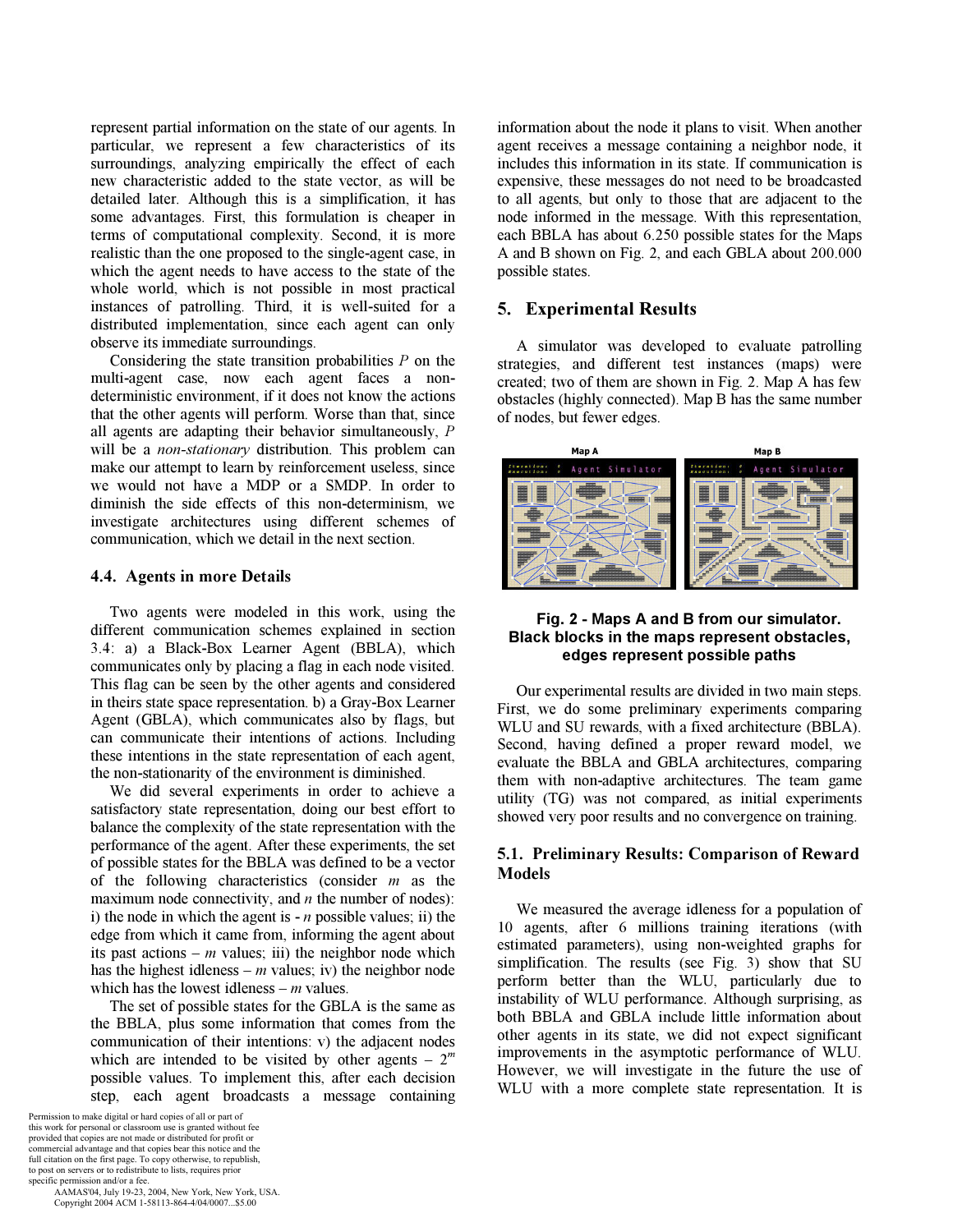interesting to notice also that GBLA\_WLU performs worse than BBLA\_WLU, showing that there is no point in using WLU with GBLA, as the communication of intentions allows agents to naturally learn to deviate from potential conflicts with other agents if these conflicts are not rewarding for them.

As the results yet did not justify the use of WLU, the experiments on next section were all done using SU, and compared the gain from communicating intentions (GBLA to BBLA) and adaptive possibilities (BBLA and GBLA to previous non-adaptive work).

#### 5.2. Best Agents Performance Comparison

Our agents were implemented using a tabular implementation of Q-Learning, with each Q-Table learned individually, and the ε-Greedy method for balancing exploration and exploitation [17]. Some preliminary experiments were done to achieve a satisfactory set of values for each of the learning parameters, such as the decay for the learning rate, discount factor and exploration probability. The final values of these parameters are shown on Table 1.

| <b>Learning Rate</b>       | <b>Discount Factor</b> | <b>Exploration</b><br>Probability |
|----------------------------|------------------------|-----------------------------------|
| #visits(s, a) $\big)^{-1}$ | 9 (                    | 10%                               |

#### Table 1. Parameters estimated for training phase

For each population size (2, 5, 10, 15, 25 homogeneous agents), we simulated 6 million cycles for training, with all agents in the population learning simultaneously, and 23.000 cycles after the training, with no learning or exploration, for evaluation. This process was done for the BBLA and repeated exactly for the GBLA. This result is compared with the same experiment done with the best previous architectures: the Conscientious reactive [10] and the Heuristic Coordinator [2]. Fig. 4 shows the results for the average idleness, normalized according to (1). These results were run on Map B from Fig. 2.



Fig 3. Comparison of Reward Models

Permission to make digital or hard copies of all or part of this work for personal or classroom use is granted without fee provided that copies are not made or distributed for profit or commercial advantage and that copies bear this notice and the full citation on the first page. To copy otherwise, to republish, to post on servers or to redistribute to lists, requires prior specific permission and/or a fee.

 AAMAS'04, July 19-23, 2004, New York, New York, USA. Copyright 2004 ACM 1-58113-864-4/04/0007...\$5.00



Fig 4. Average idleness comparison, normalized according to equation (1)

#### 5.3. Discussion

Analyzing the experimental results from the last section, it can be seen that both adaptive solutions are superior to the other solutions in most of the experiments, in terms of the average idleness criterion. The GBLA can reach a performance that is more than 35% better than the best non-adaptive, for a population of 10 agents, and performs always better for populations of more than 2 agents. This is a clear example of an emerging coordination, which can be stated when observing the agents on our simulator: we can see that they are able to subdivide the graph into sub-regions, and each agent becomes responsible for one of these regions (bigger regions sometimes are patrolled by more than one agent). The BBLA also showed performance better or equal to the best non-adaptive technique in all cases, but it relatively decreases performance as the population grows and the noise from other agent's actions is augmented. As the reward model used was developed to optimize the average idleness criterion, both architectures showed worse results than the non-adaptive techniques when compared on the worst idleness criterion, which was already expected.

Observing the agents behavior on the simulator, we can see the consequences of our selfish formulation of the learning task: sometimes, an agent "invades" an area that is already being patrolled by another agent, seeking a better area for itself, at the price of a loss in global performance. We can observe also that when there is a small population (1 or 2 agents), although they are able to learn coherent paths, the fact that they have only local information in theirs state representation (thus not satisfying the Markov property), makes them "forget" to visit some areas for a while, decreasing performance.

Besides the good results, these architectures have two attractive characteristics: first, they are distributed, differentiating them from the Heuristic Coordinator one,